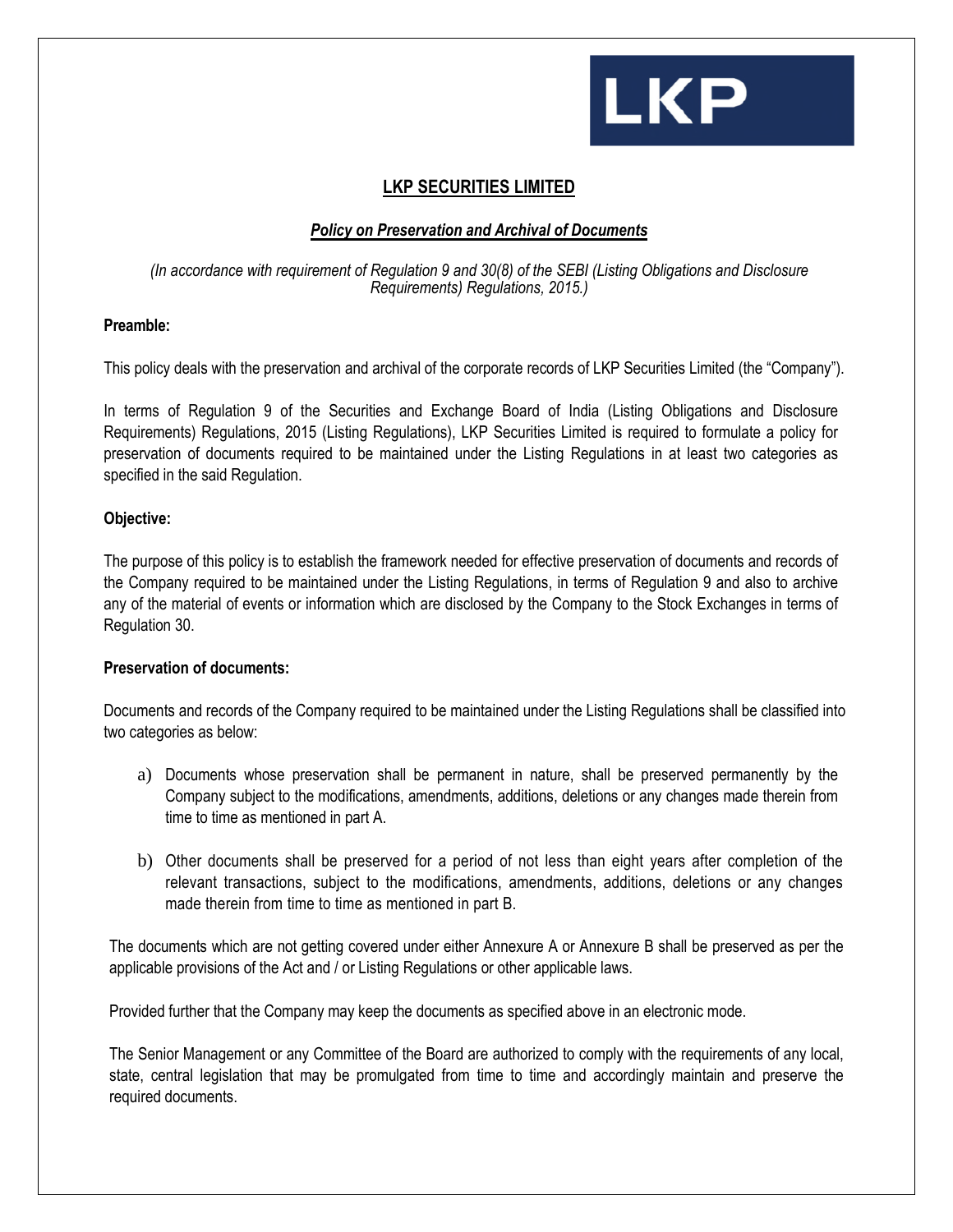

#### **Archival Policy:**

Any disclosure of events or information which have been submitted by the Company to the Stock Exchanges under Regulation 30 of the Listing Regulations will be available on the website of the Company for a period of five years from the date of its disclosure and shall thereafter be archived from the website of the Company for a period of three years.

The documents and records archived in electronic form shall be subjected to automatic back-up on a periodic basis as per the procedure established by the IT function of the Company.

#### **Destruction of Records:**

Documents and records specified in part B of the policy, which are no longer required or upon the expiration of the specified period of time for preservation may be destroyed in one of the following ways:

- a. Recycle non-confidential paper records;
- b. Shred or otherwise render unreadable confidential paper records; or
- c. Delete or destroy electronically stored data.

#### **Roles and Responsibilities:**

Every Function/Unit shall identify the documents and records required to be maintained and preserved and shall be responsible for archiving the same as per this Policy.

#### **Review and amendments:**

The policy shall be reviewed periodically by any committee of the Board, who shall be so authorised by the Board, in order to comply with any local, state, central legislations that may be promulgated from time to time. The Committee of the Board may subject to the applicable laws amend any provision(s) or substitute any of the provision(s) with the new provision(s). However, no such amendment or modification shall be inconsistent with the applicable provisions of any law for the time being in force.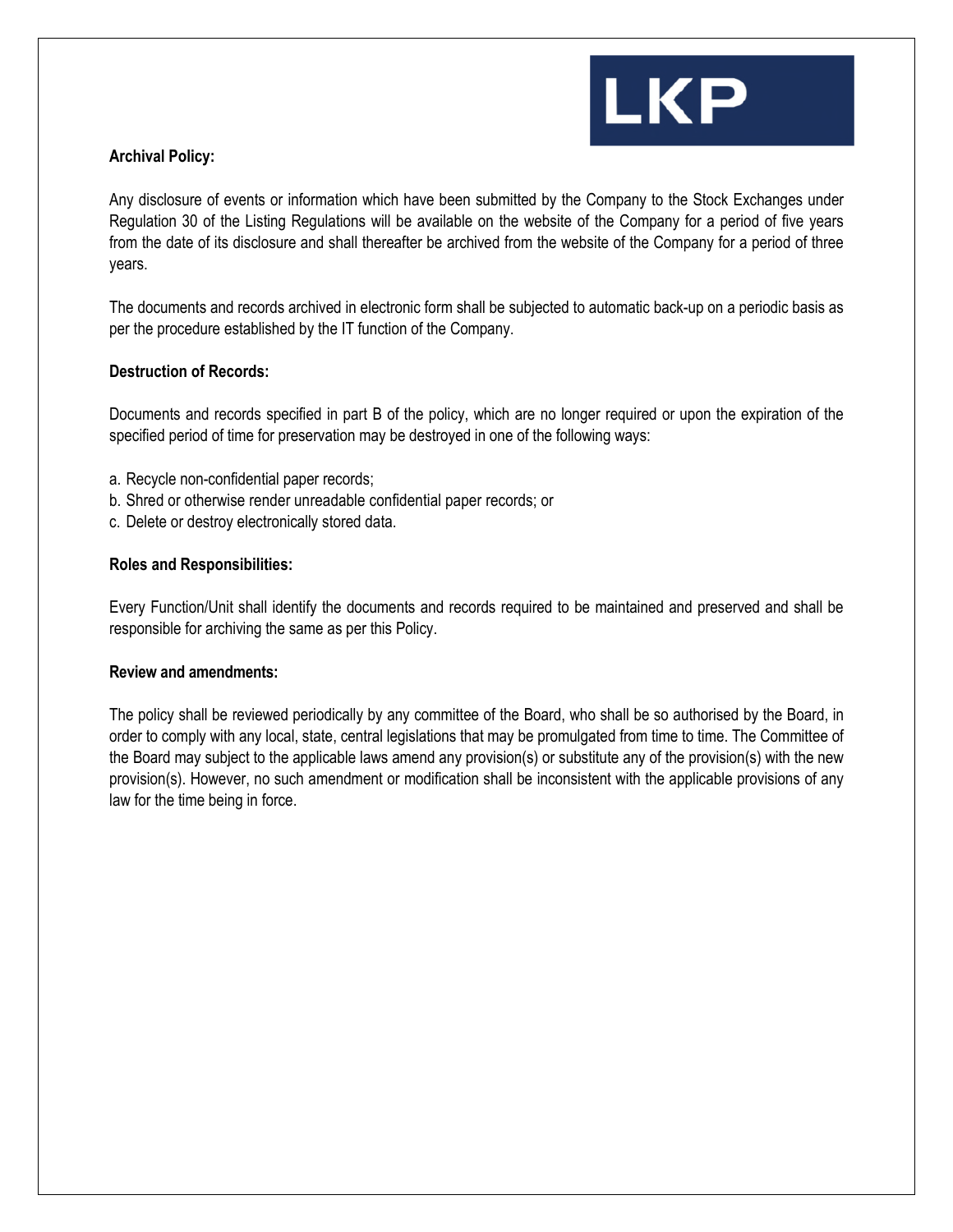## **LKP**

#### **PART A - DOCUMENTS WHOSE PRESERVATION SHALL BE PERMANENT IN NATURE: -**

The Company shall permanently preserve the following documents: -

- 1. Register of loans, guarantee, security and acquisition made by the Company, if any.
- 2. Register of investments not held in Company's name, if any.
- 3. Register of contracts or arrangements in which directors are interested, if any.
- 4. Register of Charges, if any.
- 5. Register of Members along with the index, either by Company or through its Registrar & Share Transfer Agent.
- 6. Register of Renewed and Duplicate Share Certificates, if any, either by Company or through its Registrar & Share Transfer Agent.
- 7. Register of Directors and Key Managerial Personnel.
- 8. Minutes of General Meetings.
- 9. Minutes of Board or Committee Meetings
- 10.All books and documents relating to the issue of share certificates, including the blank forms of share certificates shall be preserved permanently in case of disputed cases, either by Company or through its Registrar & Share Transfer Agent.
- 11.Any other document required to be permanently preserved by the Company under any law for the time being in force.